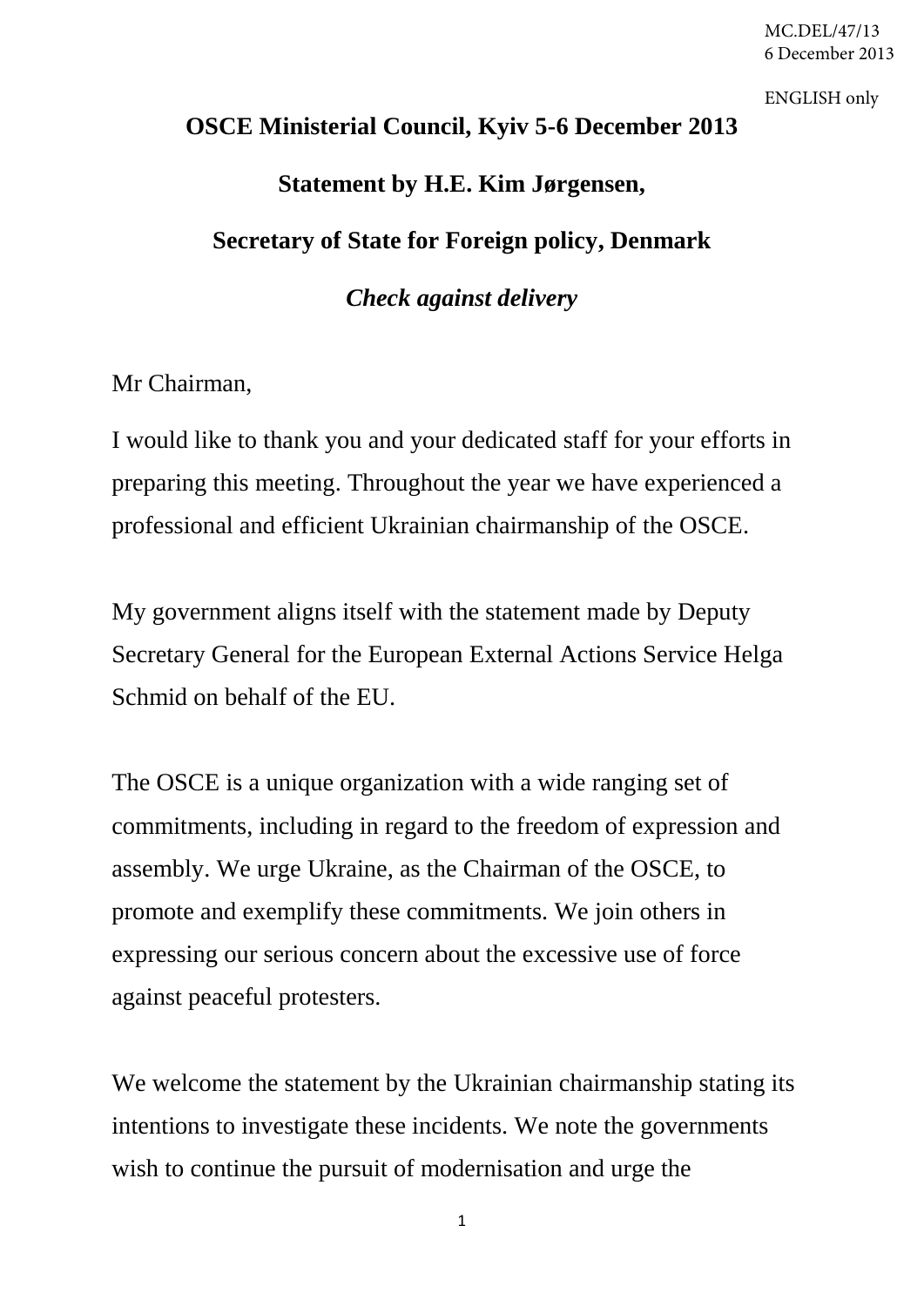government and the civil society to engage in a structured dialogue in this endeavour.

## Mr Chairman,

Denmark strongly supports the OSCE as a key forum of Euro-Atlantic and Eurasian security and highly values the work of the OSCE field operations and the autonomous institutions.

As we approach the 40th anniversary of the Helsinki Final Act, it is worth looking back at the values and principles that make the OSCE so unique. The comprehensive concept of security, that has at its core the respect for human rights and fundamental freedoms, democracy and the rule of law, continues to be a solid foundation for peace and stability in our region. This concept should continue to guide us as we prepare for marking the 40<sup>th</sup> anniversary in 2015. Denmark is committed to a result-oriented Helsinki+40 process that leads to a stronger and more effective OSCE.

Our region is facing new threats and new uncertainties. Some of these, such as cyber-attacks, transnational terrorism and trafficking, challenge our region and our societies. We need to continue developing the capacity of the OSCE to address these threats.

The increasingly strategic role of Central Asia, also against the background of the transition in Afghanistan, entails new opportunities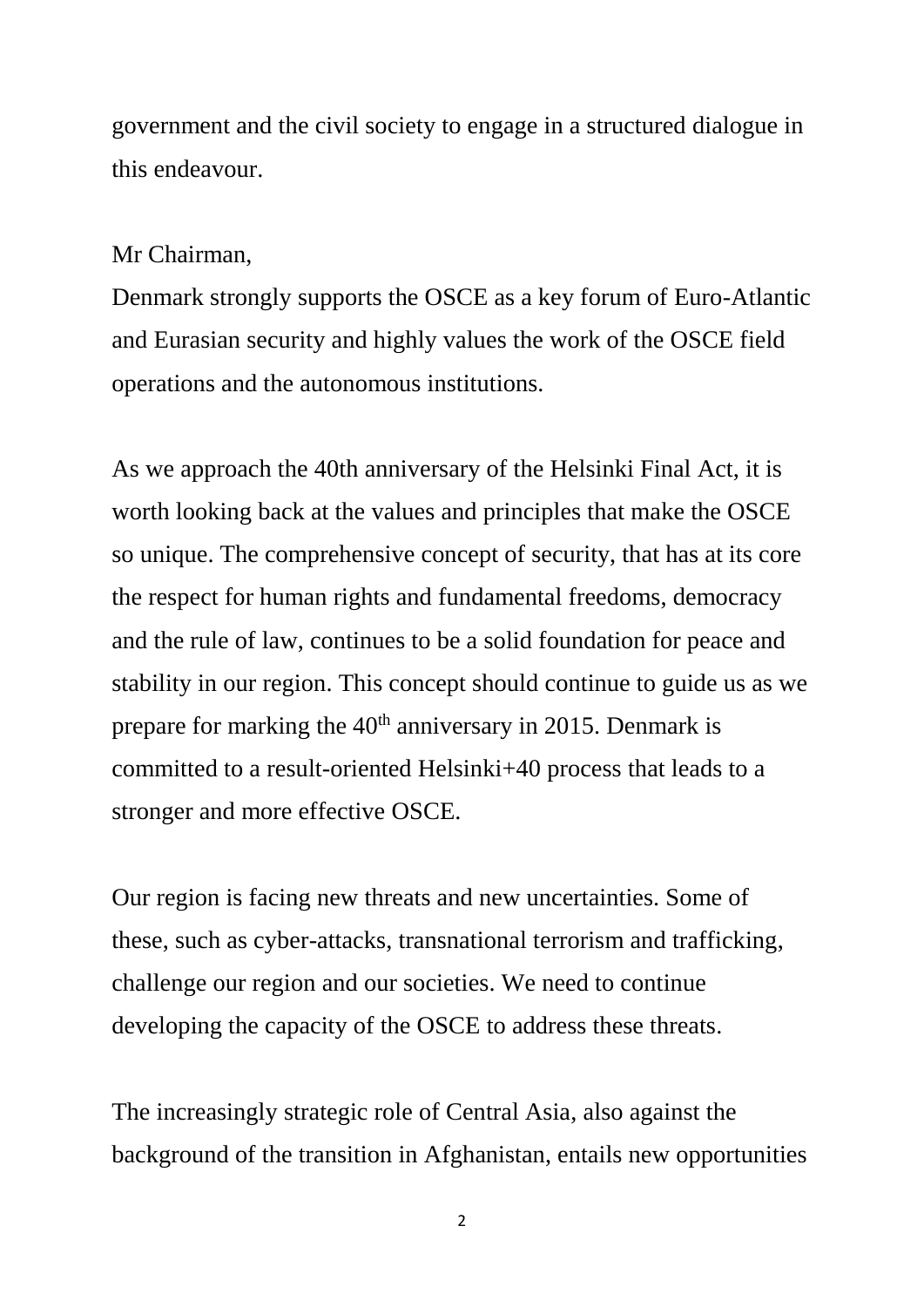as well as new challenges. My government appreciates the OSCE's engagement in this region, including its contribution to strengthening border security and border management, enhancing cross border cooperation and promoting development and security through activities in all three dimensions. We would welcome a declaration on Afghanistan at this meeting and we stand ready to continue providing voluntary contributions to field operations in Central Asia.

The threat stemming from cyber-attacks is an issue of serious concern. Cyber-attacks on governments have become a daily reality. We believe the recent breakthrough achieved in the area of confidence building measures in relation to Cyber Security is of particular importance. The OSCE may again be at the forefront of building confidence between states faced with a new and formidable threat.

However, in dealing with new threats, we should not forget the old ones. The conventional arms controls regime in Europe of today is in crisis, and if we want to maintain and improve a viable system of cooperative security in Europe, we need to re-design it to take into account new realities. In this respect, the OSCE could have a vital role to play in building more confidence and increase mutual transparency. We hope the circumstances will allow this topic to feature prominently on the OSCE agenda in the year to come.